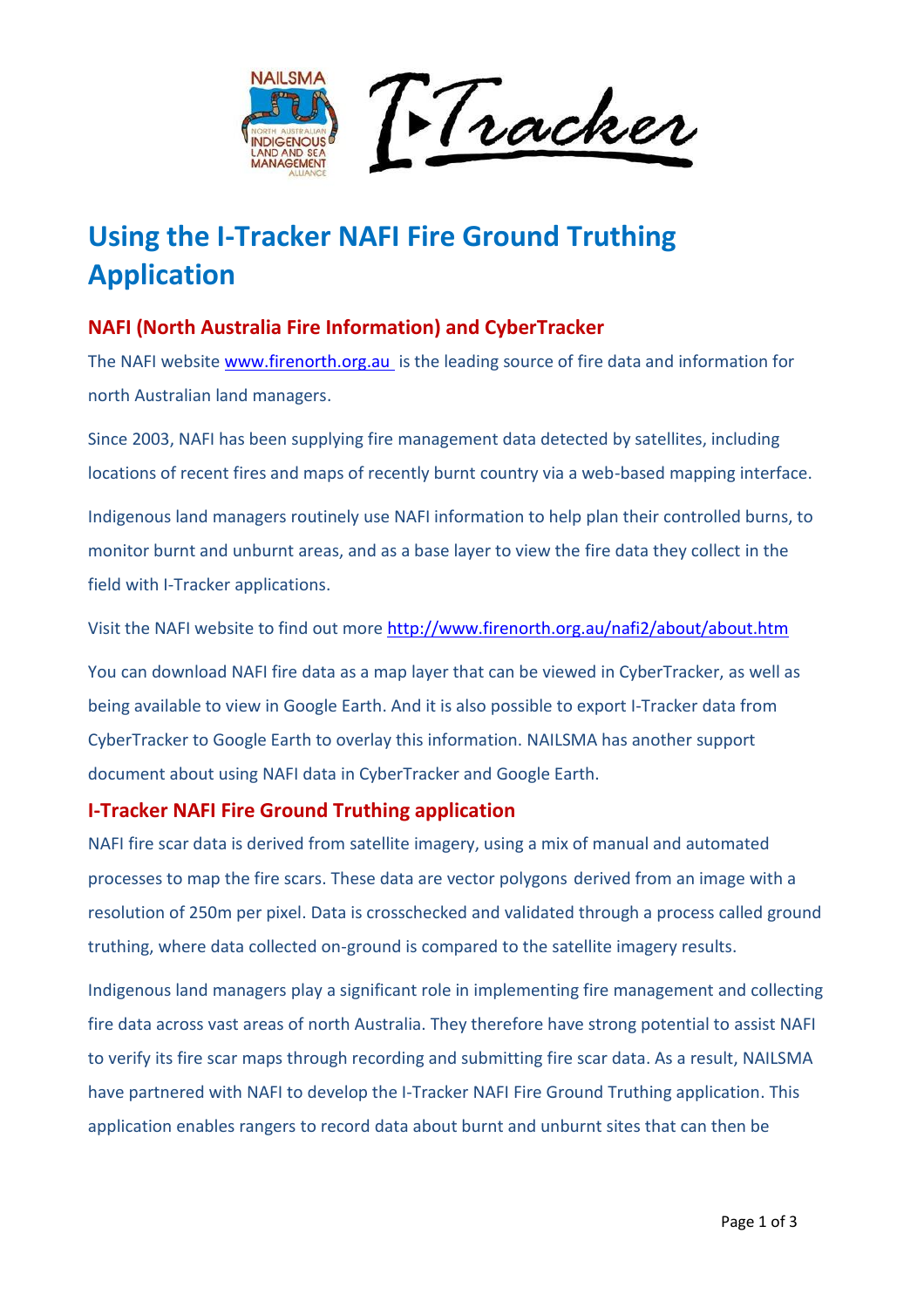provided to NAFI to improve the accuracy of their overall mapping and help generate more detailed fine-scale mapping in local areas.

## **Collecting data with the NAFI Fire Ground Truthing application**

There is a screen in the NAFI ground truthing application that appears before you start your patrol, outlining what the data is used for, how the data should be collected, and how to send the data to NAFI. Once the patrol is started, the application allows you to simply record burnt and unburnt areas, and take photos of burnt areas.

# **NAFI Ground Truthing Info**

**NAFI will use this information to** check the accuracy and to help improve the mapping. You must be over or on a burnt or unburnt point when recording this information.

When taking a photo, remember only to take photo's of the 'burnt' areas. This will help NAFI to improve their fire severity mapping.

**Please send vour fire information to** nafi@cdu.edu.au

| <b>Record Burnt or Unburnt Points</b> |  |
|---------------------------------------|--|
| Burnt                                 |  |
| Unburnt                               |  |
| Take a Photo of a Burnt Area          |  |
| <b>Finished recording</b>             |  |
|                                       |  |
|                                       |  |
|                                       |  |

You must be over or on a burnt or unburnt point when recording this information.

When taking a photo, remember only to take photos of the 'burnt' areas. This will help NAFI to improve their fire severity mapping.

#### **Sending your CyberTracker data to NAFI**

You can send data from your NAFI ground truthing application database to NAFI to improve fire mapping in your area. The data that the NAFI mappers generate from satellite imagery are reviewed over time and refined. The fire scar data are updated weekly, and then reviewed monthly, and again yearly. How quickly you want to send this data to NAFI to validate and